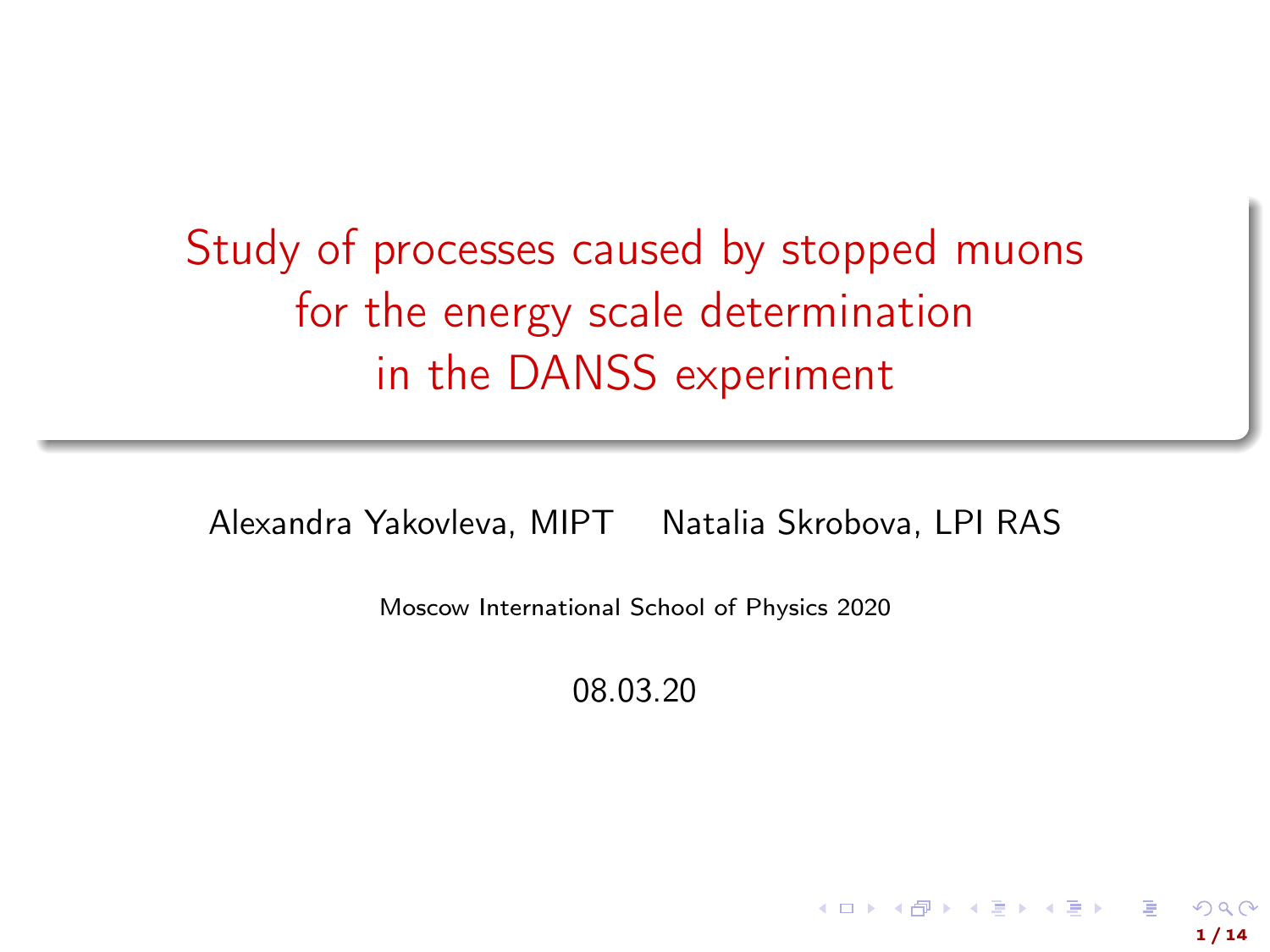# DANSS experiment

The experiment goal is the search for sterile neutrinos. To achieve this goal, the inverse beta decay (IBD) process is used.

Antineutrino energy is determined by measuring energy of produced positrons. Therefore the detector energy scale is a key parameter of the experiment.



We use processes with muons stopped inside the detector to determine the energy scale.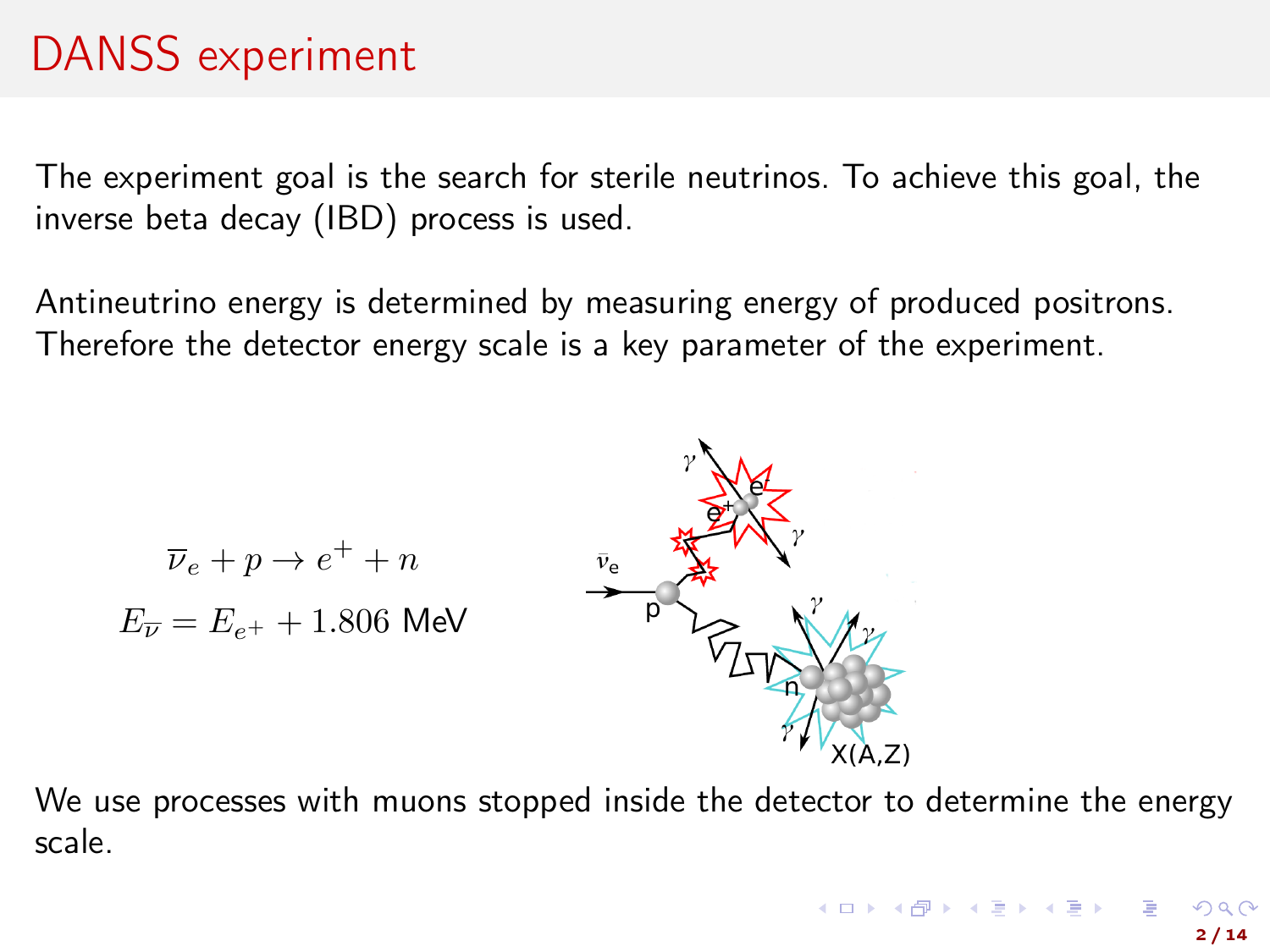# <span id="page-2-0"></span>DANSS experiment

DANSS consists of 2500 scintillator strips arranged in 100 layers of 25 strips. The strips in the adjacent layers are orthogonal. Light from the strips is collected with wavelength shifting fibers read out with SiPMs and PMTs.

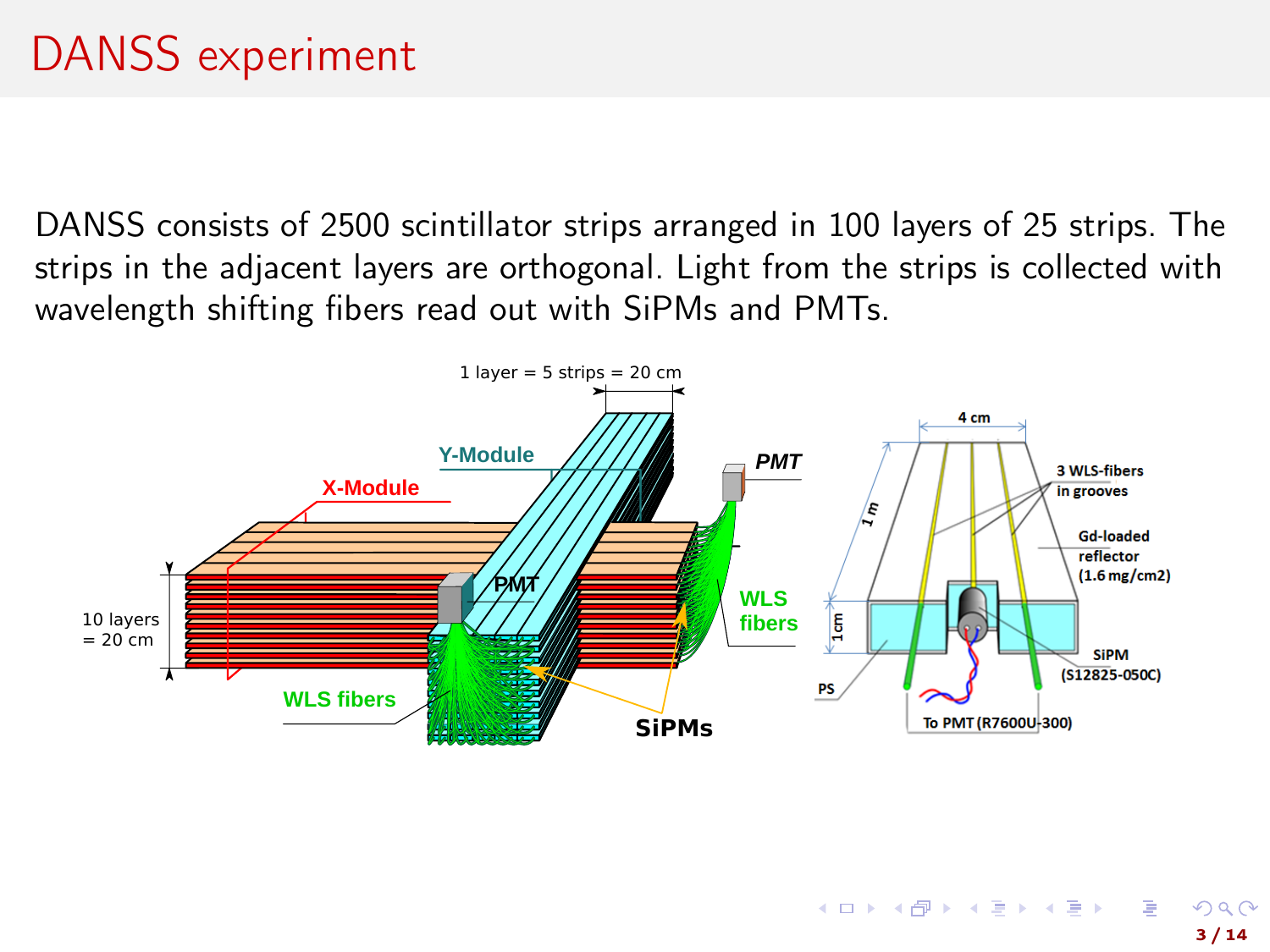### <span id="page-3-0"></span>Processes caused by stopped muons

DANSS detects cosmic muons.

• Muon stopped inside the detector could **decay**:

 $\mu^+ \to e^+ + \nu_e + \overline{\nu}_\mu$   $\mu$  $^{-} \rightarrow e^{-} + \overline{\nu}_{e} + \nu_{\mu}$ or be captured:

$$
\mu^- + p \rightarrow n + \nu_\mu
$$

Muons mean lifetime:  $\approx 2.2 \ \mu s$ 

• Muons captured on carbon could **produce boron**:

$$
\mu^- + ^{12}C \to ^{12}B + \nu_\mu
$$

Then boron decays:

$$
^{12}B \rightarrow e^- + \overline{\nu}_e + ^{12}C
$$

 $12B$  mean lifetime:  $\approx 29$  ms

DANSS registers  $e^-$  and  $e^+$  produced in these processes, which have recognizable spectra and can be used for the energy scale determi[na](#page-2-0)t[io](#page-4-0)[n.](#page-2-0)  $\sigma$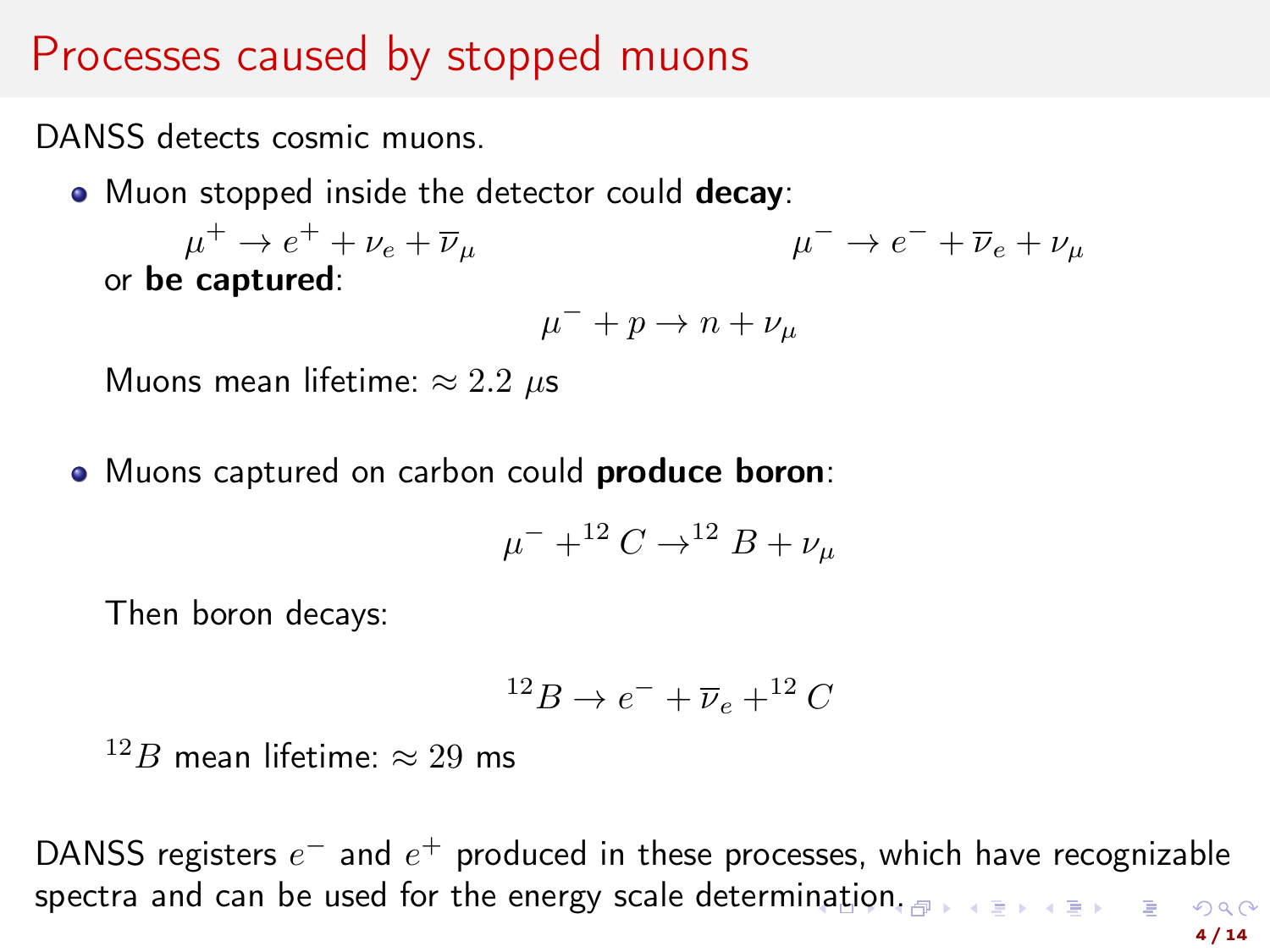# <span id="page-4-0"></span>Search for stopped muons

Algorithm of the search:

- $\bullet$  search for the lowest strip of the muon event (Z is considered);
- X, Y coordinates reconstruction by parameters of the previously built track line

We do not consider muons stopped close to the boundary.

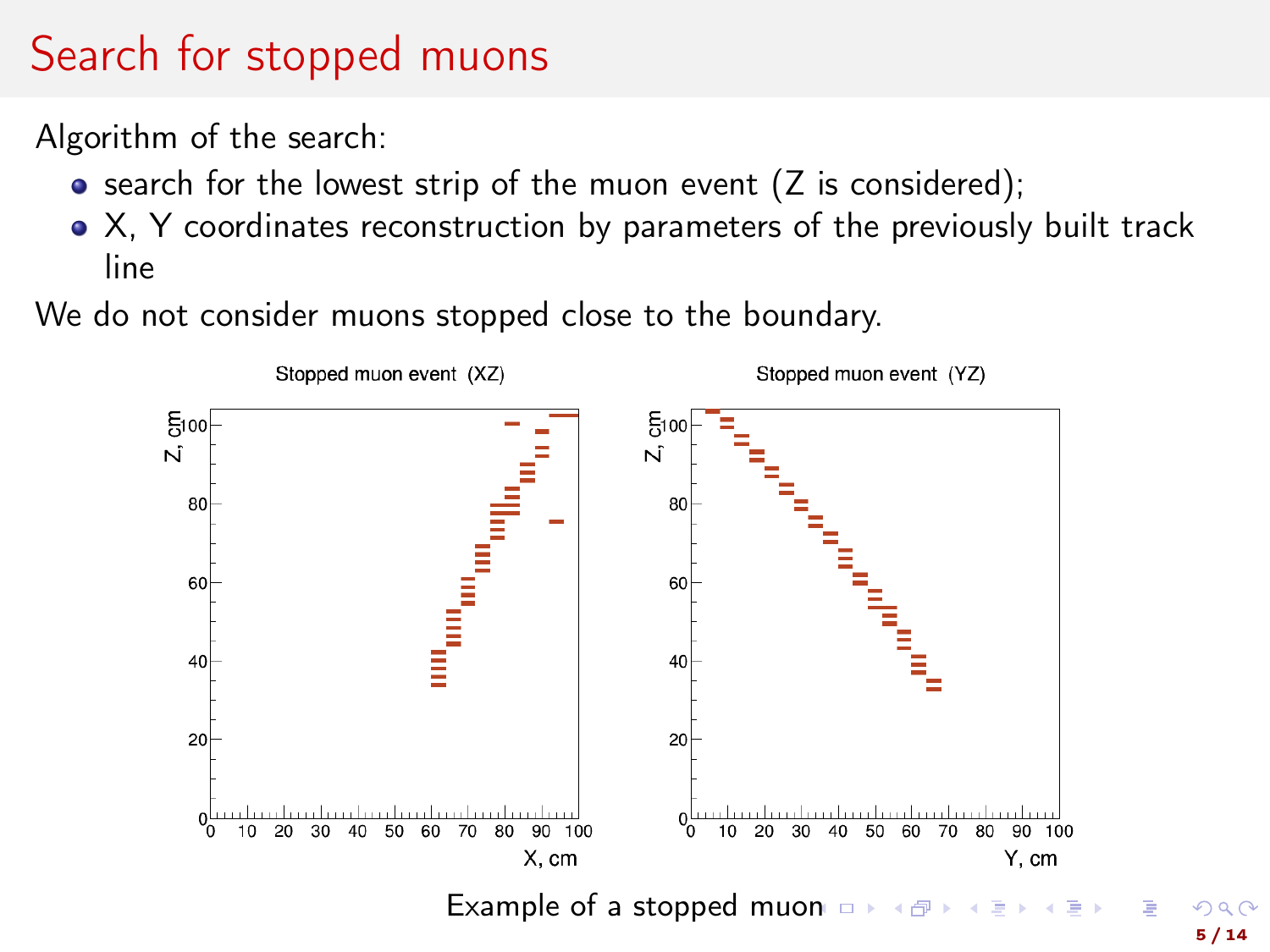## Decays and captures of stopped muons selection criteria

Decays and captures events criteria:

- time span between the event and the muon stop is less than  $8 \mu s$  (muon mean lifetime  $\approx 2.2 \ \mu s$ );
- at least one strip close to the stop point responded;
- $\bullet$  energy of each hit is less than 10 MeV (to avoid saturation effect in each channel)

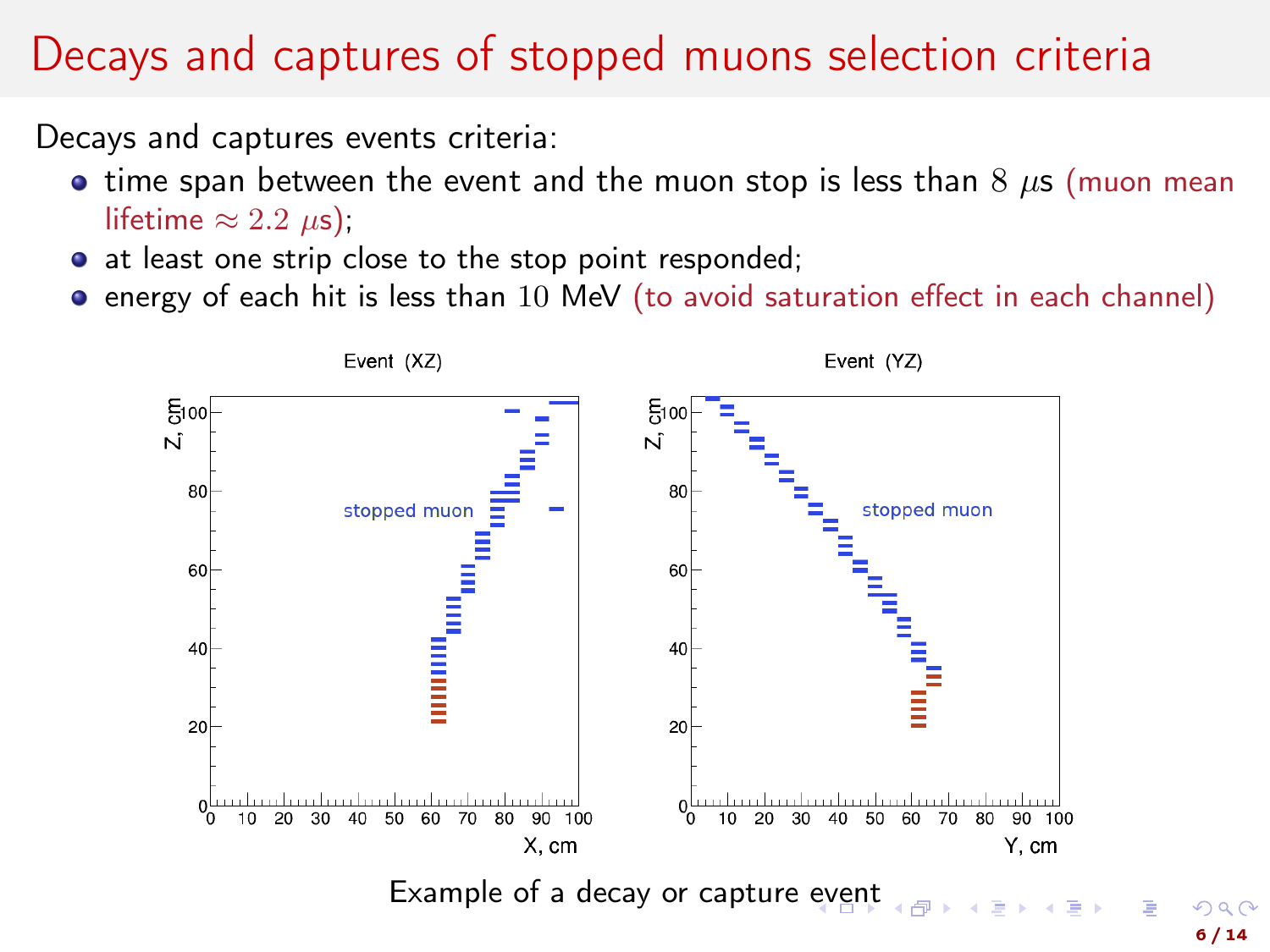## <span id="page-6-0"></span>Decays and captures distributions

The distributions of time from the muon stops were fitted with the following function:  $f(t) = p_0 + \exp(p_1 \cdot t + p_2)$ . Data is perfectly described by the fit function.

> Measured muon lifetime:  $2.150 \pm 0.007 \text{ \textit{u}}$ s Free muon lifetime (PDG):  $2.196981 \pm 0.000002 \mu s$

The measured lifetime is slightly smaller than the free muon one because of captures of negative muons.



7 / 14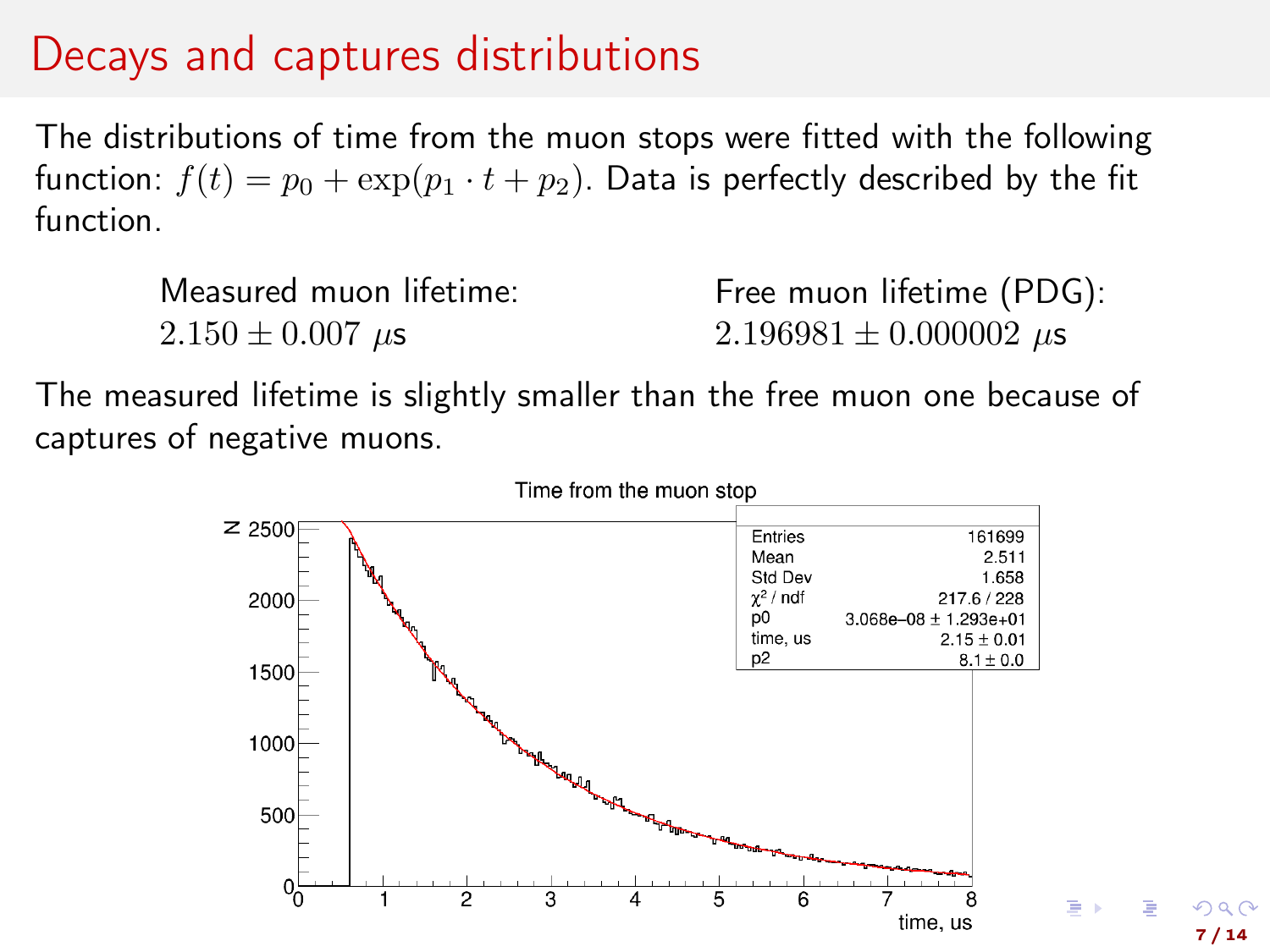#### Decays and captures distributions

We use only decays spectra from the simulation because captures is hard to describe. The comparison is carrying out at high energies ( $> 24$  MeV) where the contribution of captures is almost zero.



Measured energy spectrum (top), simulated spectra of positive and negative muons decays (left), simulated distribution of number of hits in positive and negative muons decays events (right)

Positive muons spectrum is shifted and has larger hits multiplicity than negative muons spectrum due to positrons annihilation.

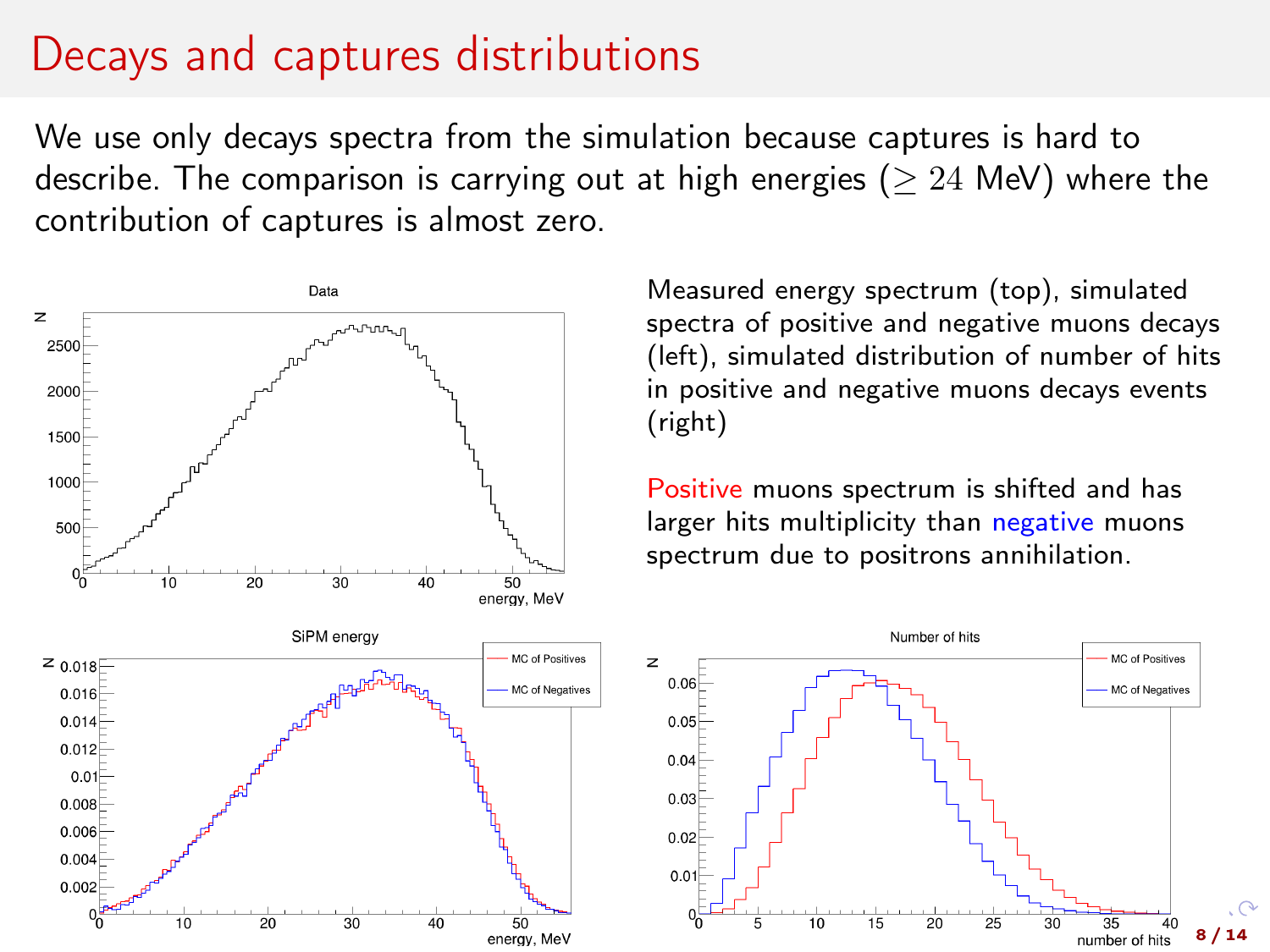## Comparison with Monte Carlo simulation

To determine the corrections to the energy scale and the detector resolution,

- the measured energy spectrum is scaled with an additional calibration coefficient;
- the spectrum from the simulation is blurred;
- these spectra are compared for different calibration and blur coefficients

The DANSS collaboration decided not to reveal the coefficients this time.

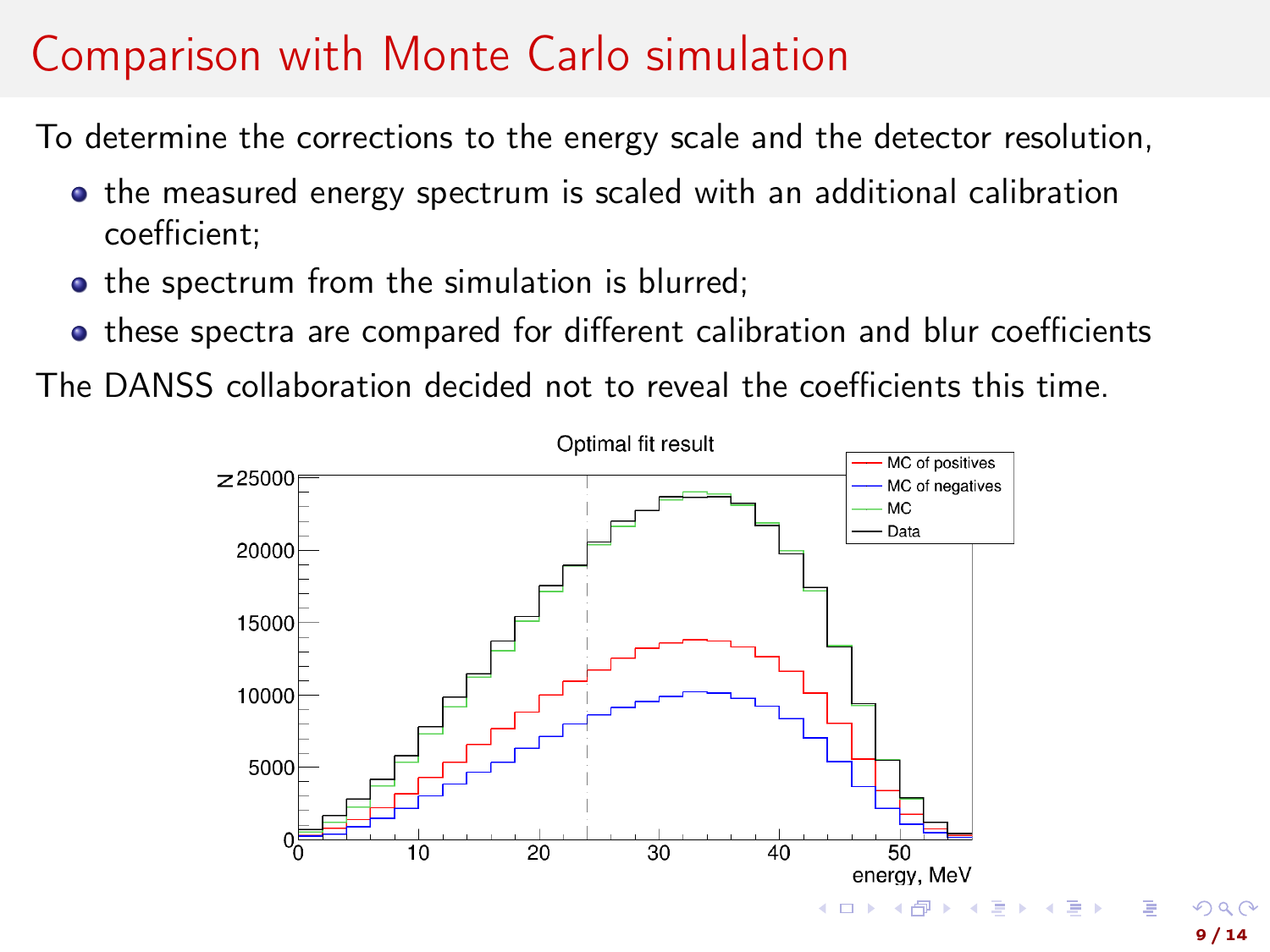#### Comparison with Monte Carlo simulation

The detector energy scale can be determined with a statistical accuracy of 0.5%.



Sensitivity to changes in the energy scale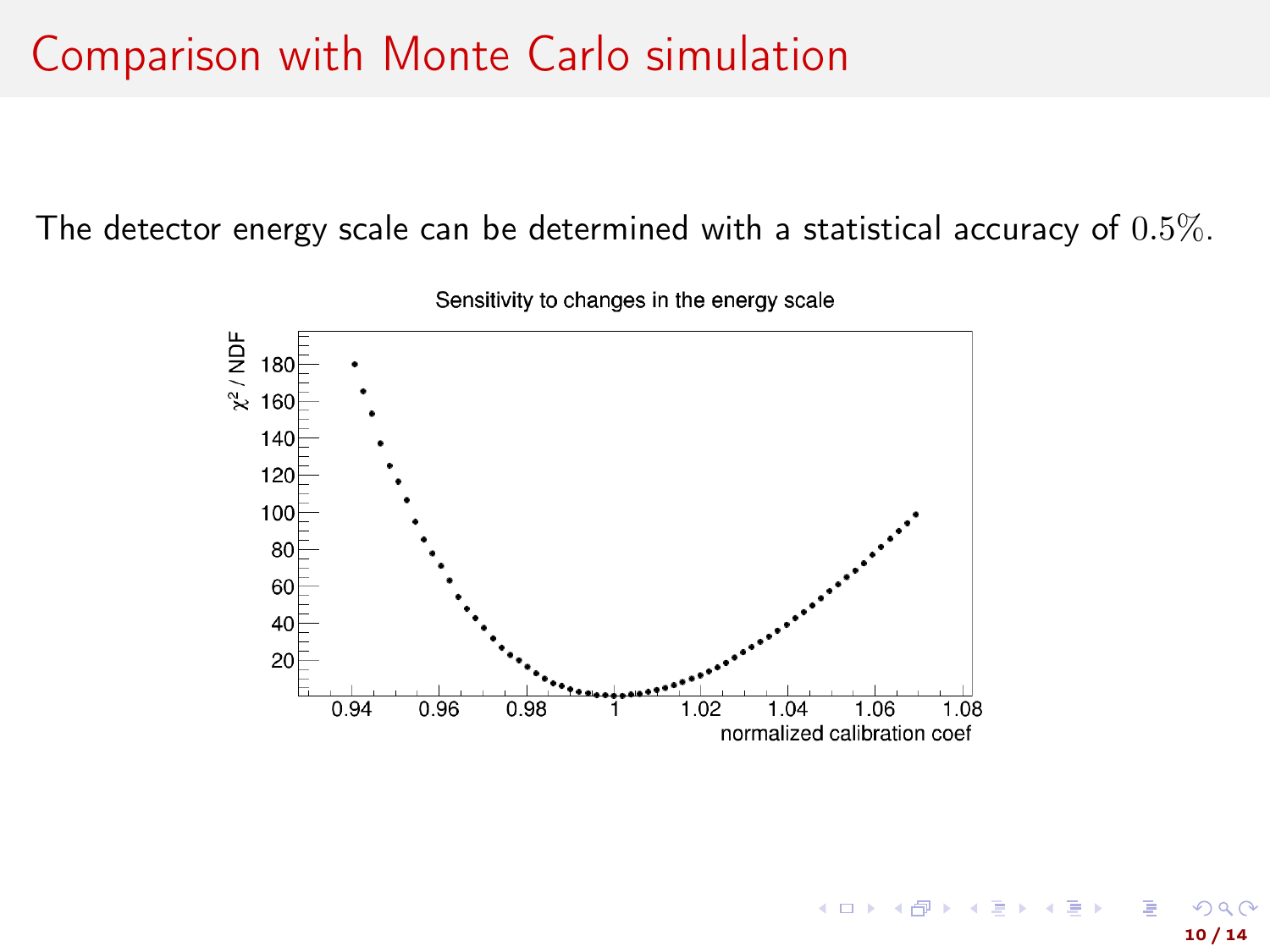Decays of boron events criteria:

- **time span between the event and the muon stop is more than 80**  $\mu$ **s (to** suppress neutron capture) and less than 100 ms (boron mean lifetime  $\approx 29$  ms);
- at least one strip close to the muon stop point responded;
- energy of the event is more than 4 MeV (there is too much background at lower energies);
- energy outside the continuous cluster of strips is less than 250 keV (almost zero)

The continuous cluster includes stopped point of the muon and adjacent strips no further than 12 cm (the maximum electron track length  $\approx 10$  cm) from the point. Accidental background is subtracted.

11 / 14

K ロ ▶ K @ ▶ K ミ ▶ K ミ ▶ │ 글 │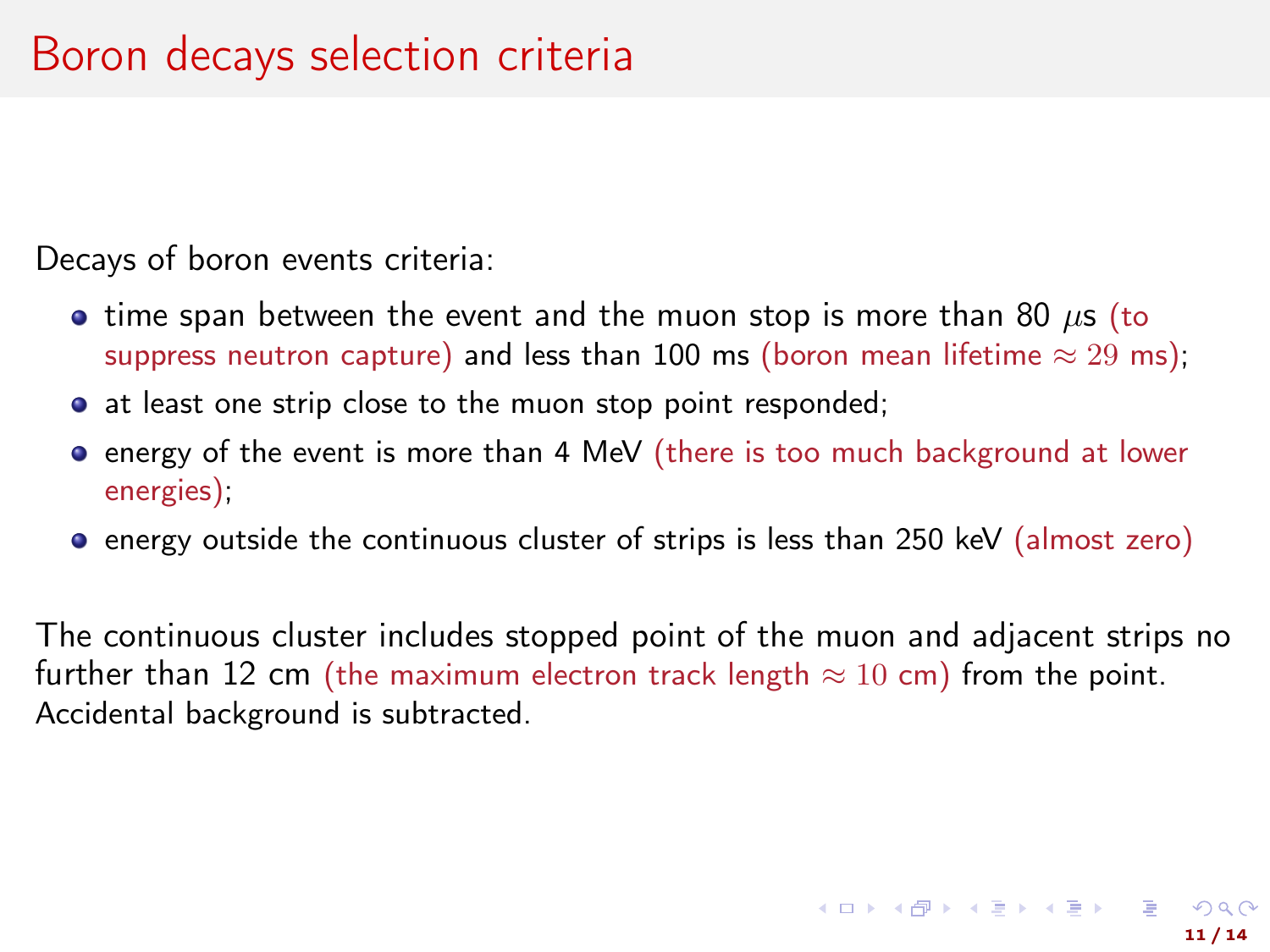#### Boron decays selection criteria

The distributions of time from the muon stops were fitted with the following function:  $f(t) = p_0 + \exp(p_1 \cdot t + p_2)$ . It's in a roughly agreement with data.



 $A \cup B \cup A \cup B \cup A \cup B \cup A \cup B \cup B$ 12 / 14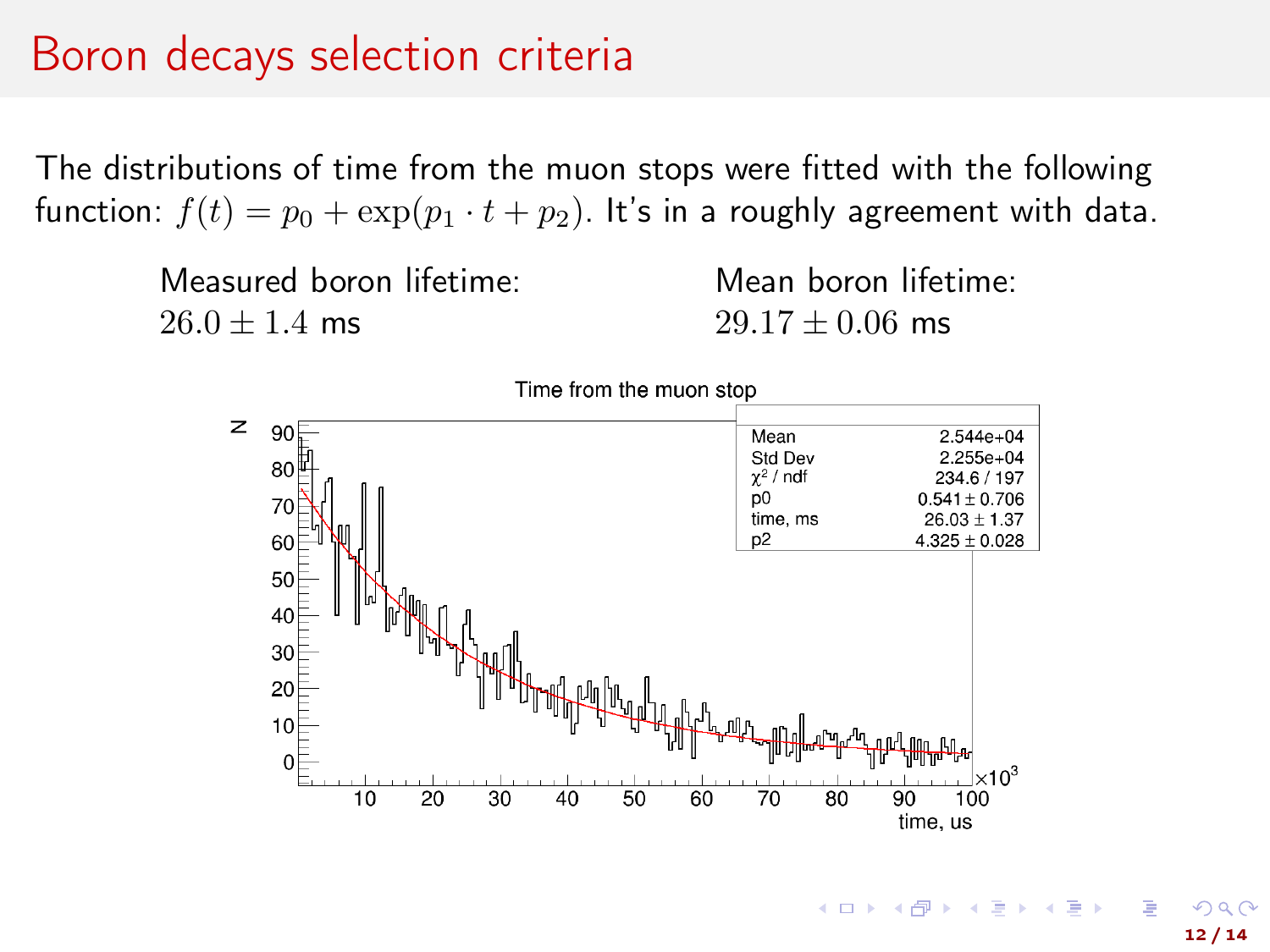## Boron decays distributions

We plan to compare the measured boron decay energy spectrum with the Monte Carlo simulation.



The continuous cluster energy: measured data (left), simulated decays of boron (right)